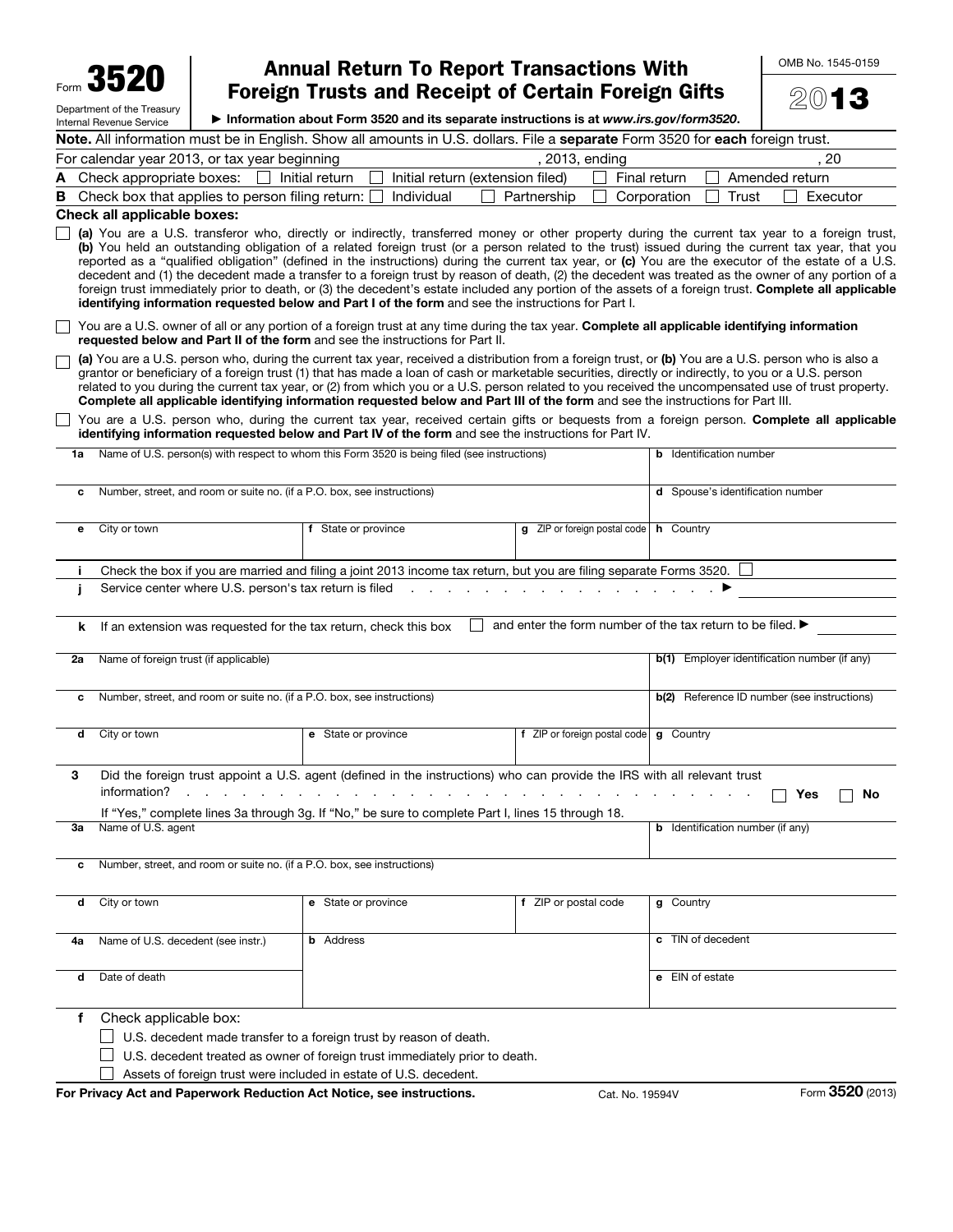| <b>Part I</b>                  |                                                                                                                                                                                                     |     |                 | Transfers by U.S. Persons to a Foreign Trust During the Current Tax Year (see instructions) |                                                                                      |                                                                                                                                             |                     |                                       |                           |                              |
|--------------------------------|-----------------------------------------------------------------------------------------------------------------------------------------------------------------------------------------------------|-----|-----------------|---------------------------------------------------------------------------------------------|--------------------------------------------------------------------------------------|---------------------------------------------------------------------------------------------------------------------------------------------|---------------------|---------------------------------------|---------------------------|------------------------------|
| 5a                             | Name of trust creator                                                                                                                                                                               |     |                 | <b>b</b> Address                                                                            |                                                                                      |                                                                                                                                             |                     | c Identification number (if any)      |                           |                              |
|                                |                                                                                                                                                                                                     |     |                 |                                                                                             |                                                                                      |                                                                                                                                             |                     |                                       |                           |                              |
|                                |                                                                                                                                                                                                     |     |                 |                                                                                             |                                                                                      |                                                                                                                                             |                     |                                       |                           |                              |
| 6a                             | Country code of country where trust was created                                                                                                                                                     |     |                 |                                                                                             |                                                                                      | <b>b</b> Country code of country whose law governs the trust                                                                                |                     | c Date trust was created              |                           |                              |
|                                |                                                                                                                                                                                                     |     |                 |                                                                                             |                                                                                      |                                                                                                                                             |                     |                                       |                           |                              |
| 7a                             |                                                                                                                                                                                                     |     |                 |                                                                                             |                                                                                      | Will any person (other than the U.S. transferor or the foreign trust) be treated as the owner of the transferred assets after the transfer? |                     |                                       | Yes                       | No                           |
| b                              | Name of other foreign                                                                                                                                                                               |     |                 | (ii)<br>Address                                                                             |                                                                                      | (iii)<br>Country of residence                                                                                                               |                     | (iv)<br>Identification number, if any |                           | (v)<br><b>Relevant Code</b>  |
|                                | trust owners, if any                                                                                                                                                                                |     |                 |                                                                                             |                                                                                      |                                                                                                                                             |                     |                                       |                           | section                      |
|                                |                                                                                                                                                                                                     |     |                 |                                                                                             |                                                                                      |                                                                                                                                             |                     |                                       |                           |                              |
|                                |                                                                                                                                                                                                     |     |                 |                                                                                             |                                                                                      |                                                                                                                                             |                     |                                       |                           |                              |
| 8                              |                                                                                                                                                                                                     |     |                 |                                                                                             |                                                                                      | Was the transfer a completed gift or bequest? If "Yes," see instructions enter-                                                             |                     |                                       | Yes                       | No                           |
| 9а                             |                                                                                                                                                                                                     |     |                 |                                                                                             |                                                                                      |                                                                                                                                             |                     |                                       | Yes                       | No                           |
| b                              | Now or at any time in the future, can any part of the income or corpus of the trust benefit any U.S. beneficiary?<br>If "No," could the trust be revised or amended to benefit a U.S. beneficiary?. |     |                 |                                                                                             | the contract of the contract of the con-                                             |                                                                                                                                             |                     | Yes                                   | No                        |                              |
| 10                             |                                                                                                                                                                                                     |     |                 |                                                                                             |                                                                                      | Will you continue to be treated as the owner of the transferred asset(s) after the transfer?                                                |                     |                                       | Yes                       | No                           |
|                                |                                                                                                                                                                                                     |     |                 |                                                                                             |                                                                                      | <b>Schedule A–Obligations of a Related Trust</b> (see instructions)                                                                         |                     |                                       |                           |                              |
| 11a                            |                                                                                                                                                                                                     |     |                 |                                                                                             |                                                                                      | During the current tax year, did you transfer property (including cash) to a related foreign trust in exchange for an                       |                     |                                       |                           |                              |
|                                |                                                                                                                                                                                                     |     |                 |                                                                                             |                                                                                      | obligation of the trust or an obligation of a person related to the trust (see instructions)?                                               |                     |                                       | Yes                       | No                           |
|                                |                                                                                                                                                                                                     |     |                 |                                                                                             | If "Yes," complete the rest of Schedule A, as applicable. If "No," go to Schedule B. |                                                                                                                                             |                     |                                       |                           |                              |
| b                              |                                                                                                                                                                                                     |     |                 |                                                                                             |                                                                                      | Were any of the obligations you received (with respect to a transfer described in 11a above) qualified obligations?                         |                     |                                       | Yes                       | No                           |
|                                |                                                                                                                                                                                                     |     |                 |                                                                                             | If "Yes," complete the rest of Schedule A with respect to each qualified obligation. |                                                                                                                                             |                     |                                       |                           |                              |
|                                |                                                                                                                                                                                                     |     |                 |                                                                                             |                                                                                      | If "No," go to Schedule B and, when completing columns (a) through (i) of line 13 with respect to each nonqualified                         |                     |                                       |                           |                              |
|                                | obligation, enter "-0-" in column (h).                                                                                                                                                              |     |                 |                                                                                             |                                                                                      |                                                                                                                                             |                     |                                       |                           |                              |
|                                | Date of transfer giving rise to obligation                                                                                                                                                          | (i) |                 |                                                                                             | (ii)<br>Maximum term                                                                 | (iii)<br>Yield to maturity                                                                                                                  |                     |                                       | (iv)<br>FMV of obligation |                              |
|                                |                                                                                                                                                                                                     |     |                 |                                                                                             |                                                                                      |                                                                                                                                             |                     |                                       |                           |                              |
|                                |                                                                                                                                                                                                     |     |                 |                                                                                             |                                                                                      |                                                                                                                                             |                     |                                       |                           |                              |
|                                |                                                                                                                                                                                                     |     |                 |                                                                                             |                                                                                      |                                                                                                                                             |                     |                                       |                           |                              |
|                                |                                                                                                                                                                                                     |     |                 |                                                                                             |                                                                                      |                                                                                                                                             |                     |                                       |                           |                              |
|                                |                                                                                                                                                                                                     |     |                 |                                                                                             |                                                                                      |                                                                                                                                             |                     |                                       |                           |                              |
|                                |                                                                                                                                                                                                     |     |                 |                                                                                             |                                                                                      | With respect to each qualified obligation you reported on line 11b: Do you agree to extend the period of assessment of                      |                     |                                       |                           |                              |
|                                |                                                                                                                                                                                                     |     |                 |                                                                                             |                                                                                      | any income or transfer tax attributable to the transfer, and any consequential income tax changes for each year that                        |                     |                                       |                           |                              |
|                                |                                                                                                                                                                                                     |     |                 |                                                                                             |                                                                                      |                                                                                                                                             |                     |                                       | Yes                       | No                           |
|                                |                                                                                                                                                                                                     |     |                 |                                                                                             |                                                                                      | Note. Generally, you must answer "Yes" if you checked "Yes" to the question on line 11b.                                                    |                     |                                       |                           |                              |
|                                |                                                                                                                                                                                                     |     |                 |                                                                                             |                                                                                      | <b>Schedule B-Gratuitous Transfers (see instructions)</b>                                                                                   |                     |                                       |                           |                              |
|                                |                                                                                                                                                                                                     |     |                 | or no consideration at all, for the property transferred?.                                  |                                                                                      | During the current tax year, did you make any transfers (directly or indirectly) to the trust and receive less than FMV,                    |                     |                                       | Yes                       | No                           |
|                                |                                                                                                                                                                                                     |     |                 |                                                                                             |                                                                                      | If "Yes," complete columns (a) through (i) below and the rest of Schedule B, as applicable.                                                 |                     |                                       |                           |                              |
|                                | If "No," go to Schedule C.                                                                                                                                                                          |     |                 |                                                                                             |                                                                                      |                                                                                                                                             |                     |                                       |                           |                              |
|                                |                                                                                                                                                                                                     |     |                 |                                                                                             |                                                                                      | (f)                                                                                                                                         |                     |                                       |                           |                              |
| (a)                            | (b)                                                                                                                                                                                                 |     | (c)             | (d)<br>U.S. adjusted                                                                        | (e)<br>Gain recognized                                                               | Excess, if any,                                                                                                                             | (g)<br>Description  | (h)                                   |                           | (i)                          |
| Date of                        | Description<br>of property                                                                                                                                                                          |     | FMV of property | basis of                                                                                    | at time of                                                                           | of column (c)<br>over the sum of                                                                                                            | of property         | FMV of property                       |                           | Excess of<br>column (c) over |
| transfer                       | transferred                                                                                                                                                                                         |     | transferred     | property<br>transferred                                                                     | transfer.<br>if any                                                                  | columns                                                                                                                                     | received,<br>if any | received                              |                           | column (h)                   |
|                                |                                                                                                                                                                                                     |     |                 |                                                                                             |                                                                                      | $(d)$ and $(e)$                                                                                                                             |                     |                                       |                           |                              |
|                                |                                                                                                                                                                                                     |     |                 |                                                                                             |                                                                                      |                                                                                                                                             |                     |                                       |                           |                              |
|                                |                                                                                                                                                                                                     |     |                 |                                                                                             |                                                                                      |                                                                                                                                             |                     |                                       |                           |                              |
|                                |                                                                                                                                                                                                     |     |                 |                                                                                             |                                                                                      |                                                                                                                                             |                     |                                       |                           |                              |
|                                |                                                                                                                                                                                                     |     |                 |                                                                                             |                                                                                      | \$                                                                                                                                          |                     |                                       | \$                        |                              |
|                                |                                                                                                                                                                                                     |     |                 |                                                                                             |                                                                                      | You are required to attach a copy of each sale or loan document entered into in connection with a transfer reported on line 13. If these    |                     |                                       |                           |                              |
| 14                             |                                                                                                                                                                                                     |     |                 |                                                                                             |                                                                                      | documents have been attached to a Form 3520 filed within the previous 3 years, attach only relevant updates.                                |                     |                                       |                           |                              |
|                                |                                                                                                                                                                                                     |     |                 |                                                                                             |                                                                                      |                                                                                                                                             | Yes                 | <b>Attached</b><br>No                 |                           | Year<br><b>Attached</b>      |
|                                | Are you attaching a copy of:                                                                                                                                                                        |     |                 |                                                                                             |                                                                                      |                                                                                                                                             |                     | Previously                            |                           |                              |
| а                              | Sale document?                                                                                                                                                                                      |     |                 | the contract of the contract of the                                                         |                                                                                      |                                                                                                                                             |                     |                                       |                           |                              |
| 12<br>13<br>Totals ▶<br>b<br>c | Loan document?                                                                                                                                                                                      |     |                 |                                                                                             | $\frac{1}{2}$                                                                        | Subsequent variances to original sale or loan documents?                                                                                    |                     |                                       |                           |                              |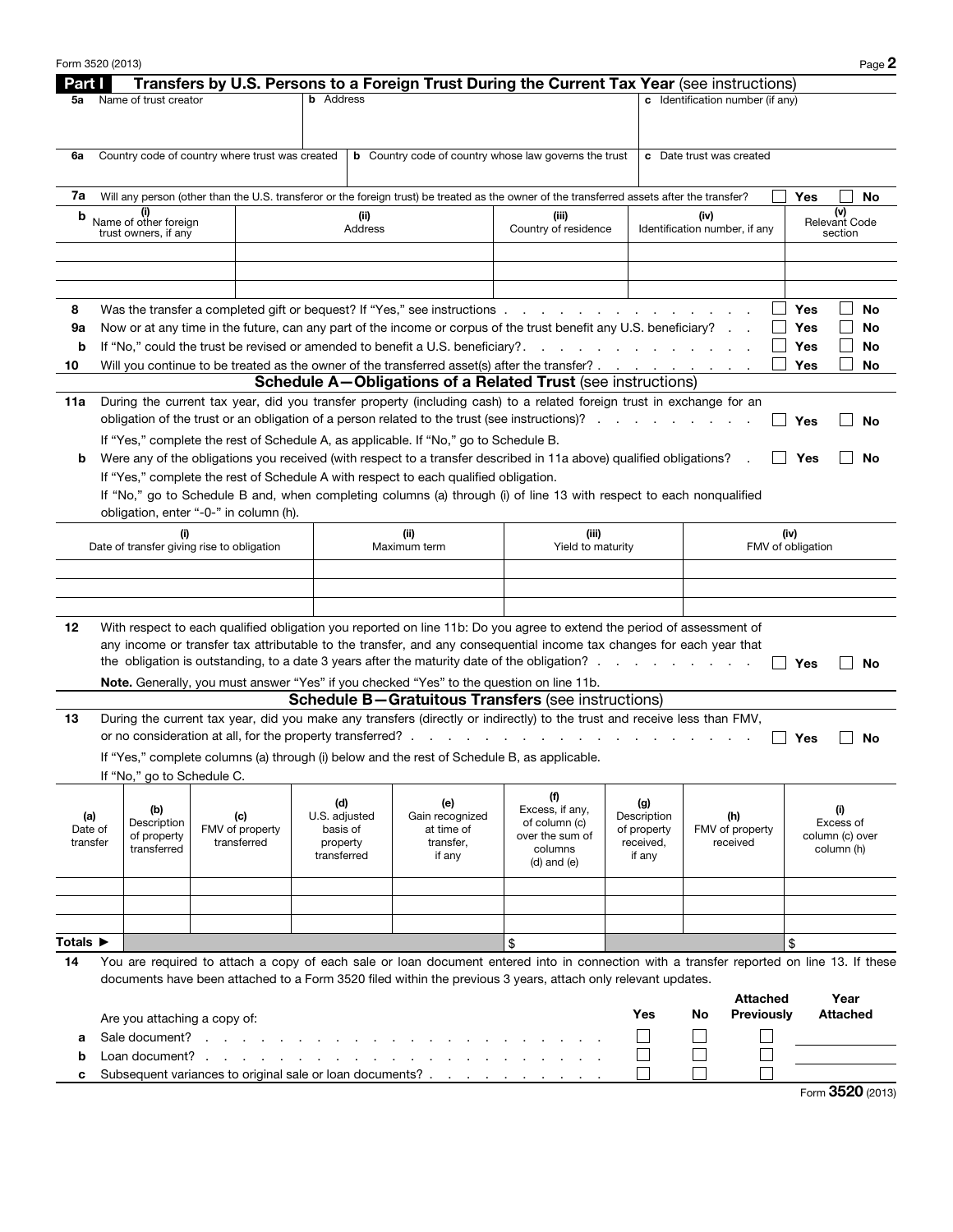## Part I Schedule B—Gratuitous Transfers *(Continued)*

Note. Complete lines 15 through 18 only if you answered "No" to line 3, acknowledging that the foreign trust did not appoint a U.S. agent to provide the IRS with all relevant trust information.

| 15 | (a)<br>Name of beneficiary                        | (b)<br>Address of beneficiary                                                                                                                 | (c)<br>U.S. beneficiary? |                                 | (d)<br>Identification number, if any |
|----|---------------------------------------------------|-----------------------------------------------------------------------------------------------------------------------------------------------|--------------------------|---------------------------------|--------------------------------------|
|    |                                                   |                                                                                                                                               | Yes                      | No.                             |                                      |
|    |                                                   |                                                                                                                                               |                          |                                 |                                      |
|    |                                                   |                                                                                                                                               |                          |                                 |                                      |
|    |                                                   |                                                                                                                                               |                          |                                 |                                      |
|    |                                                   |                                                                                                                                               |                          |                                 |                                      |
| 16 | (a)<br>Name of trustee                            | (b)<br>Address of trustee                                                                                                                     |                          |                                 | (c)<br>Identification number, if any |
|    |                                                   |                                                                                                                                               |                          |                                 |                                      |
|    |                                                   |                                                                                                                                               |                          |                                 |                                      |
|    |                                                   |                                                                                                                                               |                          |                                 |                                      |
|    |                                                   |                                                                                                                                               |                          |                                 |                                      |
| 17 | (a)<br>Name of other persons<br>with trust powers | (b)<br>Address of other persons with trust powers                                                                                             |                          | (c)<br>Description of<br>powers | (d)<br>Identification number, if any |
|    |                                                   |                                                                                                                                               |                          |                                 |                                      |
|    |                                                   |                                                                                                                                               |                          |                                 |                                      |
|    |                                                   |                                                                                                                                               |                          |                                 |                                      |
|    |                                                   |                                                                                                                                               |                          |                                 |                                      |
| 18 |                                                   | If you chacked "No" on line 3 (or did not complete lines 3a through 3g) you are required to attach a copy of all trust documents as indicated |                          |                                 |                                      |

18 If you checked "No" on line 3 (or did not complete lines 3a through 3g), you are required to attach a copy of all trust documents as indicated below. If these documents have been attached to a Form 3520-A filed within the previous 3 years, attach only relevant updates.

|    | Are you attaching a copy of:                                                         |                                                        |                                                                                                                             | Yes | No                                                                | <b>Attached</b><br><b>Previously</b> |                                         | Year<br><b>Attached</b>                      |
|----|--------------------------------------------------------------------------------------|--------------------------------------------------------|-----------------------------------------------------------------------------------------------------------------------------|-----|-------------------------------------------------------------------|--------------------------------------|-----------------------------------------|----------------------------------------------|
| а  | Summary of all written and oral agreements and understandings relating to the trust? |                                                        |                                                                                                                             |     |                                                                   |                                      |                                         |                                              |
| b  |                                                                                      |                                                        |                                                                                                                             |     |                                                                   |                                      |                                         |                                              |
| c  |                                                                                      |                                                        |                                                                                                                             |     |                                                                   |                                      |                                         |                                              |
| d  |                                                                                      |                                                        |                                                                                                                             |     |                                                                   |                                      |                                         |                                              |
| е  |                                                                                      |                                                        |                                                                                                                             |     |                                                                   |                                      |                                         |                                              |
|    |                                                                                      |                                                        |                                                                                                                             |     |                                                                   |                                      |                                         |                                              |
|    |                                                                                      |                                                        | Schedule C-Qualified Obligations Outstanding in the Current Tax Year (see instructions)                                     |     |                                                                   |                                      |                                         |                                              |
| 19 | If "Yes," complete columns (a) through (e) below.                                    |                                                        | Did you, at any time during the tax year, hold an outstanding obligation of a related foreign trust (or a person related to |     |                                                                   |                                      | Yes                                     | No                                           |
|    | (a)<br>Date of original<br>obligation                                                | (b)<br>Tax year qualified<br>obligation first reported | (c)<br>Amount of principal<br>payments made during<br>the tax year                                                          |     | (d)<br>Amount of interest<br>payments made during<br>the tax year |                                      | (e)<br>still meet the<br>criteria for a | Does the obligation<br>qualified obligation? |
|    |                                                                                      |                                                        |                                                                                                                             |     |                                                                   | <b>Yes</b>                           |                                         | <b>No</b>                                    |
|    |                                                                                      |                                                        |                                                                                                                             |     |                                                                   |                                      |                                         |                                              |
|    |                                                                                      |                                                        |                                                                                                                             |     |                                                                   |                                      |                                         |                                              |
|    |                                                                                      |                                                        |                                                                                                                             |     |                                                                   |                                      |                                         |                                              |

Form 3520 (2013)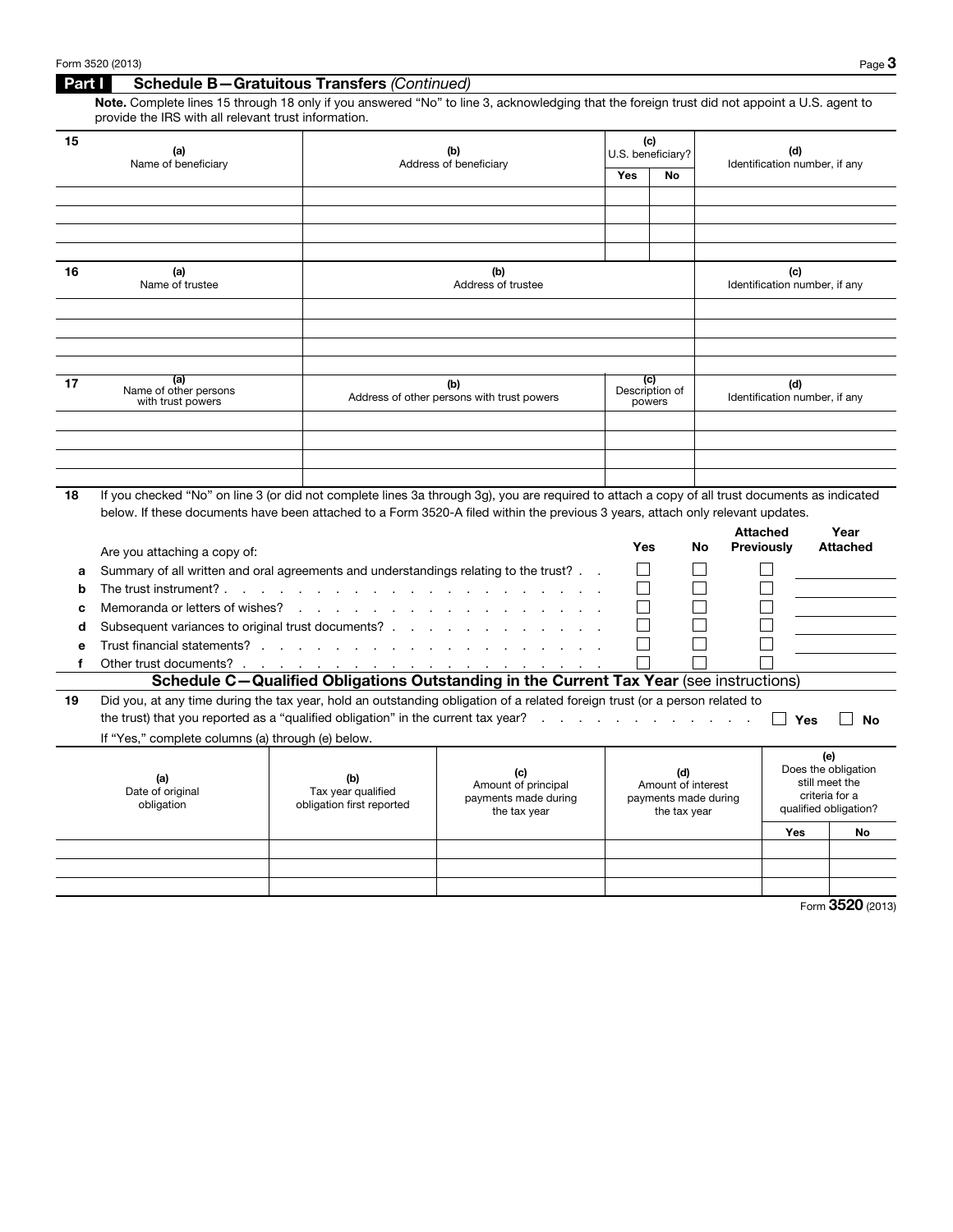|          | Form 3520 (2013)                                                                                                                                                                                                                                                                                                                                         |             |                                             |                                                      |                |                                                                                                                |              |                                                                                                                                                                                                                                |                                                          |                                                                                                                                                                                                                                    |                        | Page 4                                                                                           |
|----------|----------------------------------------------------------------------------------------------------------------------------------------------------------------------------------------------------------------------------------------------------------------------------------------------------------------------------------------------------------|-------------|---------------------------------------------|------------------------------------------------------|----------------|----------------------------------------------------------------------------------------------------------------|--------------|--------------------------------------------------------------------------------------------------------------------------------------------------------------------------------------------------------------------------------|----------------------------------------------------------|------------------------------------------------------------------------------------------------------------------------------------------------------------------------------------------------------------------------------------|------------------------|--------------------------------------------------------------------------------------------------|
| Part II  |                                                                                                                                                                                                                                                                                                                                                          |             |                                             |                                                      |                | U.S. Owner of a Foreign Trust (see instructions)                                                               |              |                                                                                                                                                                                                                                |                                                          |                                                                                                                                                                                                                                    |                        |                                                                                                  |
| 20       | (a)<br>Name of other foreign<br>trust owners, if any                                                                                                                                                                                                                                                                                                     |             |                                             |                                                      | (b)<br>Address |                                                                                                                |              | (c)<br>Country of residence                                                                                                                                                                                                    |                                                          | (d)<br>Identification number, if any                                                                                                                                                                                               |                        | (e)<br><b>Relevant Code</b><br>section                                                           |
|          |                                                                                                                                                                                                                                                                                                                                                          |             |                                             |                                                      |                |                                                                                                                |              |                                                                                                                                                                                                                                |                                                          |                                                                                                                                                                                                                                    |                        |                                                                                                  |
|          |                                                                                                                                                                                                                                                                                                                                                          |             |                                             |                                                      |                |                                                                                                                |              |                                                                                                                                                                                                                                |                                                          |                                                                                                                                                                                                                                    |                        |                                                                                                  |
|          |                                                                                                                                                                                                                                                                                                                                                          | (a)         |                                             |                                                      |                |                                                                                                                |              | (b)                                                                                                                                                                                                                            |                                                          |                                                                                                                                                                                                                                    |                        | (c)                                                                                              |
| 21       | Country code of country where foreign trust                                                                                                                                                                                                                                                                                                              | was created |                                             |                                                      |                | Country code of country whose law governs the foreign trust                                                    |              |                                                                                                                                                                                                                                |                                                          |                                                                                                                                                                                                                                    |                        | Date foreign trust was created                                                                   |
| 22       | Did the foreign trust file Form 3520-A for the current year?.                                                                                                                                                                                                                                                                                            |             |                                             |                                                      |                |                                                                                                                |              | and the contract of the contract of the contract of the contract of the contract of the contract of the contract of the contract of the contract of the contract of the contract of the contract of the contract of the contra |                                                          |                                                                                                                                                                                                                                    |                        | Yes<br><b>No</b>                                                                                 |
|          |                                                                                                                                                                                                                                                                                                                                                          |             |                                             |                                                      |                | If "Yes," attach the Foreign Grantor Trust Owner Statement you received from the foreign trust.                |              |                                                                                                                                                                                                                                |                                                          |                                                                                                                                                                                                                                    |                        |                                                                                                  |
|          | If "No," to the best of your ability, complete and attach a substitute Form 3520-A for the foreign trust.                                                                                                                                                                                                                                                |             |                                             |                                                      |                |                                                                                                                |              |                                                                                                                                                                                                                                |                                                          |                                                                                                                                                                                                                                    |                        |                                                                                                  |
|          | See instructions for information on penalties.                                                                                                                                                                                                                                                                                                           |             |                                             |                                                      |                |                                                                                                                |              |                                                                                                                                                                                                                                |                                                          |                                                                                                                                                                                                                                    |                        |                                                                                                  |
| 23       |                                                                                                                                                                                                                                                                                                                                                          |             |                                             |                                                      |                |                                                                                                                |              |                                                                                                                                                                                                                                |                                                          | Enter the gross value of the portion of the foreign trust that you are treated as owning at the end of the tax year $\triangleright$ \$                                                                                            |                        |                                                                                                  |
|          | Part III                                                                                                                                                                                                                                                                                                                                                 |             |                                             |                                                      |                |                                                                                                                |              |                                                                                                                                                                                                                                |                                                          | Distributions to a U.S. Person From a Foreign Trust During the Current Tax Year (see instructions)                                                                                                                                 |                        |                                                                                                  |
| 24       |                                                                                                                                                                                                                                                                                                                                                          |             |                                             |                                                      |                |                                                                                                                |              |                                                                                                                                                                                                                                |                                                          | Cash amounts or FMV of property received, directly or indirectly, during the current tax year, from the foreign trust (exclude loans included on line 25).                                                                         |                        |                                                                                                  |
|          | (a)<br>Date of distribution                                                                                                                                                                                                                                                                                                                              |             | (b)                                         | Description of property received                     |                | (c)<br>FMV of property received<br>(determined on date of<br>distribution)                                     |              |                                                                                                                                                                                                                                | (d)<br>Description of<br>property transferred,<br>if any | (e)<br>FMV of property<br>transferred                                                                                                                                                                                              |                        | Excess of column (c)<br>over column (e)                                                          |
|          |                                                                                                                                                                                                                                                                                                                                                          |             |                                             |                                                      |                |                                                                                                                |              |                                                                                                                                                                                                                                |                                                          |                                                                                                                                                                                                                                    |                        |                                                                                                  |
|          |                                                                                                                                                                                                                                                                                                                                                          |             |                                             |                                                      |                |                                                                                                                |              |                                                                                                                                                                                                                                |                                                          |                                                                                                                                                                                                                                    |                        |                                                                                                  |
|          |                                                                                                                                                                                                                                                                                                                                                          |             |                                             |                                                      |                |                                                                                                                |              |                                                                                                                                                                                                                                |                                                          |                                                                                                                                                                                                                                    |                        |                                                                                                  |
|          |                                                                                                                                                                                                                                                                                                                                                          |             |                                             |                                                      |                |                                                                                                                |              |                                                                                                                                                                                                                                |                                                          |                                                                                                                                                                                                                                    |                        |                                                                                                  |
|          |                                                                                                                                                                                                                                                                                                                                                          |             |                                             |                                                      |                |                                                                                                                |              |                                                                                                                                                                                                                                |                                                          |                                                                                                                                                                                                                                    |                        |                                                                                                  |
|          |                                                                                                                                                                                                                                                                                                                                                          |             |                                             |                                                      |                |                                                                                                                |              |                                                                                                                                                                                                                                |                                                          |                                                                                                                                                                                                                                    |                        |                                                                                                  |
|          |                                                                                                                                                                                                                                                                                                                                                          |             |                                             |                                                      |                |                                                                                                                |              |                                                                                                                                                                                                                                |                                                          |                                                                                                                                                                                                                                    |                        |                                                                                                  |
| Totals.  |                                                                                                                                                                                                                                                                                                                                                          |             |                                             |                                                      |                | and a complete the complete problem in the complete problem in the complete problem of the complete problem in |              |                                                                                                                                                                                                                                |                                                          |                                                                                                                                                                                                                                    | \$                     |                                                                                                  |
|          | 25 During the current tax year, did you (or a person related to you) receive a loan from a related foreign trust (including an<br>extension of credit upon the purchase of property from the trust)?<br>If "Yes," complete columns (a) through (g) below for each such loan.<br>including how to complete columns (a) through (g) for such transactions. |             |                                             |                                                      |                |                                                                                                                |              |                                                                                                                                                                                                                                |                                                          | Note. You are considered to have received a loan if you (or a U.S. person related to you) were permitted the<br>uncompensated use of trust property (as described in section 643(i)). See instructions for additional information, |                        | Yes<br>No                                                                                        |
|          | (a)<br>FMV of loan proceeds                                                                                                                                                                                                                                                                                                                              |             | (b)<br>Date of original<br>loan transaction | (c)<br>Maximum term of<br>repayment of<br>obligation |                | (d)<br>Interest rate<br>of obligation                                                                          |              | (e)<br>Is the obligation a<br>"qualified obligation?"<br>Yes<br>No                                                                                                                                                             |                                                          | (f)<br>FMV of qualified<br>obligation                                                                                                                                                                                              |                        | (g)<br>Amount treated as distribution<br>from the trust (subtract<br>column (f) from column (a)) |
|          |                                                                                                                                                                                                                                                                                                                                                          |             |                                             |                                                      |                |                                                                                                                |              |                                                                                                                                                                                                                                |                                                          |                                                                                                                                                                                                                                    |                        |                                                                                                  |
|          |                                                                                                                                                                                                                                                                                                                                                          |             |                                             |                                                      |                |                                                                                                                |              |                                                                                                                                                                                                                                |                                                          |                                                                                                                                                                                                                                    |                        |                                                                                                  |
|          |                                                                                                                                                                                                                                                                                                                                                          |             |                                             |                                                      |                |                                                                                                                |              |                                                                                                                                                                                                                                |                                                          |                                                                                                                                                                                                                                    |                        |                                                                                                  |
| Total .  |                                                                                                                                                                                                                                                                                                                                                          |             |                                             |                                                      |                | and the contract of the contract of the contract of the contract of the contract of                            |              |                                                                                                                                                                                                                                |                                                          |                                                                                                                                                                                                                                    | \$                     |                                                                                                  |
|          | 26 With respect to each obligation you reported as a "qualified obligation" on line 25: Do you agree to extend the<br>obligation?<br>Note. Generally, you must answer "Yes" if you checked "Yes" in column (e) of line 25.                                                                                                                               |             |                                             |                                                      |                |                                                                                                                |              |                                                                                                                                                                                                                                |                                                          | period of assessment of any income or transfer tax attributable to the transaction, and any consequential income<br>tax changes for each year that the obligation is outstanding, to a date 3 years after the maturity date of the |                        | Yes<br><b>No</b>                                                                                 |
| 27<br>28 | Total distributions received during the current tax year. Add line 24, column (f), and line 25, column (g)<br>that you reported as a "qualified obligation" in the current tax year? .                                                                                                                                                                   |             |                                             |                                                      |                |                                                                                                                |              |                                                                                                                                                                                                                                |                                                          | Did the trust, at any time during the tax year, hold an outstanding obligation of yours (or a person related to you)<br>the contract of the contract of the contract of the                                                        | - \$<br>$\blacksquare$ | Yes<br><b>No</b>                                                                                 |
|          | If "Yes," complete columns (a) through (e) below for each obligation.                                                                                                                                                                                                                                                                                    |             |                                             |                                                      |                |                                                                                                                |              |                                                                                                                                                                                                                                |                                                          | (d)                                                                                                                                                                                                                                |                        |                                                                                                  |
|          | (a)<br>Date of original loan<br>transaction                                                                                                                                                                                                                                                                                                              |             |                                             | (b)<br>Tax year<br>qualified obligation              |                | (c)<br>Amount of principal<br>payments made during                                                             |              |                                                                                                                                                                                                                                |                                                          | Amount of<br>interest payments<br>made during                                                                                                                                                                                      |                        | (e)<br>Does the loan still meet the<br>criteria of a qualified<br>obligation?                    |
|          |                                                                                                                                                                                                                                                                                                                                                          |             |                                             | first reported                                       |                |                                                                                                                | the tax year |                                                                                                                                                                                                                                |                                                          | the tax year                                                                                                                                                                                                                       | Yes                    | No                                                                                               |
|          |                                                                                                                                                                                                                                                                                                                                                          |             |                                             |                                                      |                |                                                                                                                |              |                                                                                                                                                                                                                                |                                                          |                                                                                                                                                                                                                                    |                        |                                                                                                  |
|          |                                                                                                                                                                                                                                                                                                                                                          |             |                                             |                                                      |                |                                                                                                                |              |                                                                                                                                                                                                                                |                                                          |                                                                                                                                                                                                                                    |                        |                                                                                                  |
|          |                                                                                                                                                                                                                                                                                                                                                          |             |                                             |                                                      |                |                                                                                                                |              |                                                                                                                                                                                                                                |                                                          |                                                                                                                                                                                                                                    |                        |                                                                                                  |
|          |                                                                                                                                                                                                                                                                                                                                                          |             |                                             |                                                      |                |                                                                                                                |              |                                                                                                                                                                                                                                |                                                          |                                                                                                                                                                                                                                    |                        |                                                                                                  |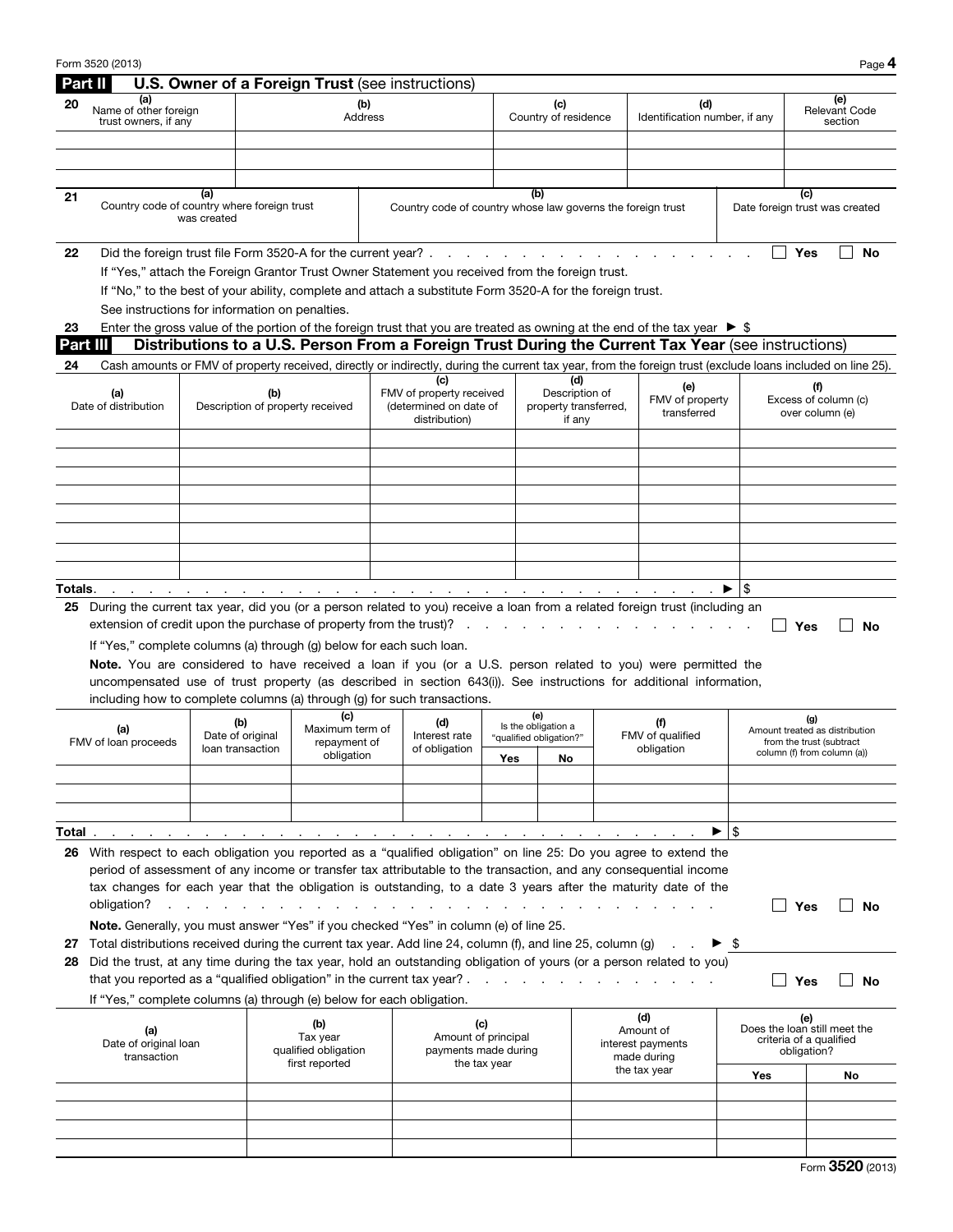|          | Form 3520 (2013)<br>Page 5                                                                                                                                                                                                     |
|----------|--------------------------------------------------------------------------------------------------------------------------------------------------------------------------------------------------------------------------------|
| Part III | Distributions to a U.S. Person From a Foreign Trust During the Current Tax Year (Continued)                                                                                                                                    |
| 29       | Did you receive a Foreign Grantor Trust Beneficiary Statement from the foreign trust with respect to a                                                                                                                         |
|          | distribution?<br>N/A                                                                                                                                                                                                           |
|          | If "Yes," attach the statement and do not complete the remainder of Part III with respect to that distribution.                                                                                                                |
|          | If "No," complete Schedule A with respect to that distribution. Also complete Schedule C if you enter an                                                                                                                       |
|          | amount greater than zero on line 37.                                                                                                                                                                                           |
| 30       | Did you receive a Foreign Nongrantor Trust Beneficiary Statement from the foreign trust with respect to a                                                                                                                      |
|          |                                                                                                                                                                                                                                |
|          | N/A                                                                                                                                                                                                                            |
|          | If "Yes," attach the statement and complete either Schedule A or Schedule B below (see instructions). Also                                                                                                                     |
|          | complete Schedule C if you enter an amount greater than zero on line 37 or line 41a.                                                                                                                                           |
|          | If "No," complete Schedule A with respect to that distribution. Also complete Schedule C if you enter an                                                                                                                       |
|          | amount greater than zero on line 37.                                                                                                                                                                                           |
|          | <b>Schedule A-Default Calculation of Trust Distributions (see instructions)</b>                                                                                                                                                |
| 31       |                                                                                                                                                                                                                                |
| 32       | Number of years the trust has been a foreign trust (see instructions) $\blacksquare$                                                                                                                                           |
| 33       | Enter total distributions received from the foreign trust during the 3 preceding tax years (or during the number of                                                                                                            |
|          |                                                                                                                                                                                                                                |
| 34       |                                                                                                                                                                                                                                |
| 35       | Average distribution. Divide line 34 by 3 (or the number of years the trust has been a foreign trust, if fewer than 3)                                                                                                         |
|          | and enter the result result in the contract of the contract of the contract of the contract of the contract of the contract of the contract of the contract of the contract of the contract of the contract of the contract of |
| 36       | Amount treated as ordinary income earned in the current year. Enter the smaller of line 31 or line 35.                                                                                                                         |
| 37       | Amount treated as accumulation distribution. Subtract line 36 from line 31. If -0-, do not complete the rest of Part III                                                                                                       |
| 38       | Applicable number of years of trust. Divide line 32 by 2 and enter the result here $\quad$ .                                                                                                                                   |
|          | <b>Schedule B-Actual Calculation of Trust Distributions (see instructions)</b>                                                                                                                                                 |
| 39       | Enter amount from line 27 (edge) and contact the contact of the contact of the contact of the contact of the contact of the contact of the contact of the contact of the contact of the contact of the contact of the contact  |
| 40a      |                                                                                                                                                                                                                                |
| b        |                                                                                                                                                                                                                                |
| 41a      | Amount treated as accumulation distribution. If -0-, do not complete Schedule C, Part III                                                                                                                                      |
| b        |                                                                                                                                                                                                                                |
| 42a      |                                                                                                                                                                                                                                |
| b        |                                                                                                                                                                                                                                |
|          |                                                                                                                                                                                                                                |
| c<br>d   | Unrecaptured section 1250 gain and a section 1250 gain and a section of the section of the section of the section of the section of the section of the section of the section of the section of the section of the section of  |
|          |                                                                                                                                                                                                                                |
| 43       |                                                                                                                                                                                                                                |
| 44       | Enter any other distributed amount received from the foreign trust not included on lines 40a, 41a, 42a, 42b, and 43                                                                                                            |
|          |                                                                                                                                                                                                                                |
| 45       | Amount of foreign trust's aggregate undistributed net income                                                                                                                                                                   |
| 46       |                                                                                                                                                                                                                                |
| 47       | Applicable number of years of trust. Divide line 46 by line 45 and enter the result here ▶                                                                                                                                     |
|          | <b>Schedule C-Calculation of Interest Charge</b> (see instructions)                                                                                                                                                            |
| 48       |                                                                                                                                                                                                                                |
| 49       | Enter tax on total accumulation distribution from line 28 of Form 4970 (attach Form 4970 – see instructions).                                                                                                                  |
| 50       | Enter applicable number of years of foreign trust from line 38 or 47, as applicable (round                                                                                                                                     |
|          |                                                                                                                                                                                                                                |
| 51       | Combined interest rate imposed on the total accumulation distribution (see instructions)                                                                                                                                       |
| 52       | Interest charge. Multiply the amount on line 49 by the combined interest rate on line 51                                                                                                                                       |
| 53       | Tax attributable to accumulation distributions. Add lines 49 and 52. Enter here and as "additional tax" on your                                                                                                                |
|          | income tax return $\ldots$ $\ldots$ $\ldots$ $\ldots$ $\ldots$ $\ldots$ $\ldots$ $\ldots$ $\ldots$ $\ldots$ $\ldots$ $\ldots$ $\ldots$ $\ldots$                                                                                |
|          | Form 3520 (2013)                                                                                                                                                                                                               |